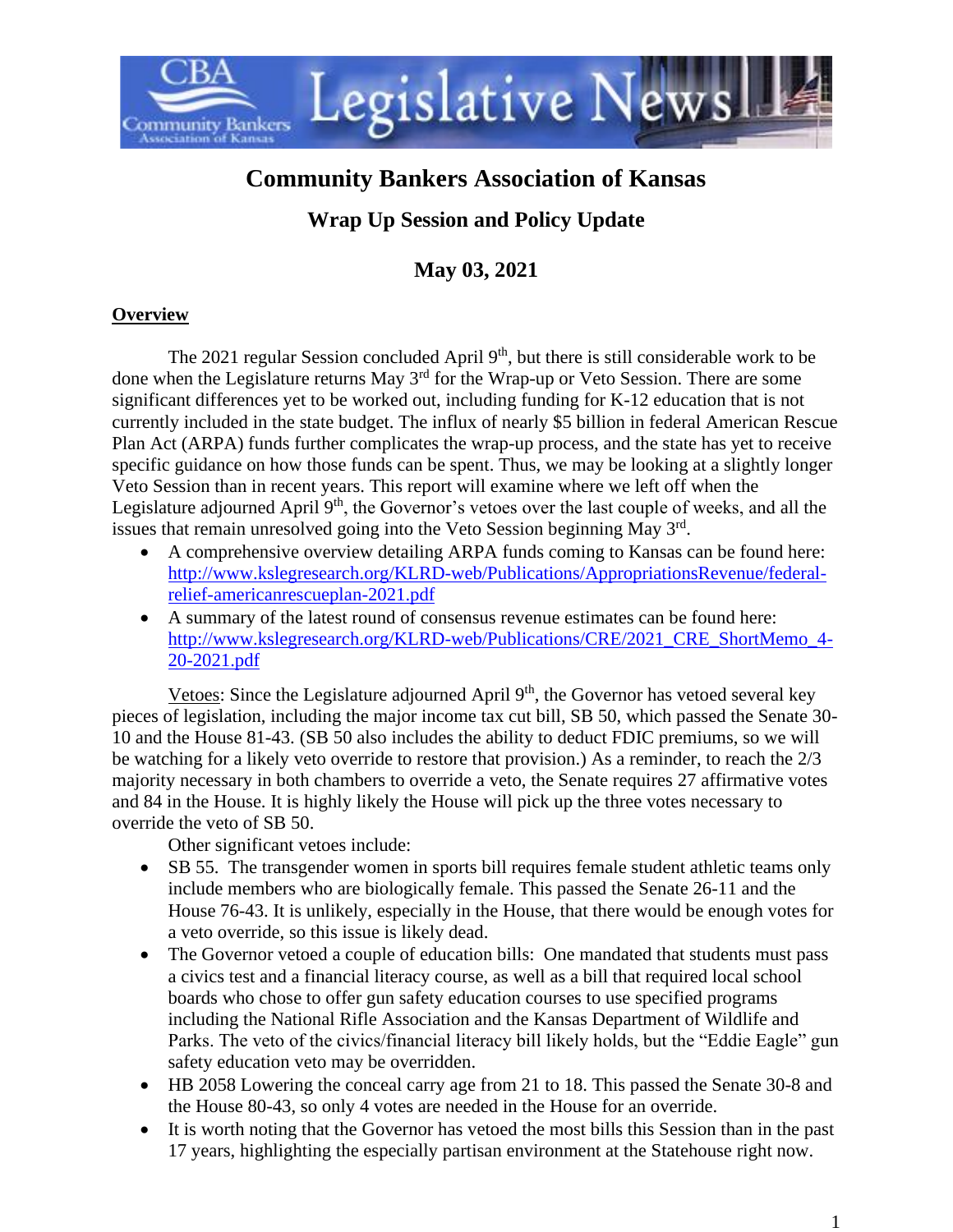State Budget: The Governor approved the State Budget on April 26<sup>th</sup>, while line-item vetoing 18 individual provisions, including one OSBC-related item that would have increased the per diem for Kansas Banking Board members. The explanation for the line-item veto is that it "would increase the per diem for members of the state banking board from \$35 to \$100 for the 2021 fiscal year, which ends in less than 70 days. The legislature should study this issue over the interim and make recommendations applicable to all boards and commissions. These recommendations should consider the fiscal impact of potential increases."

• More on the specific line-item vetoes here: [https://governor.kansas.gov/governor-laura](https://governor.kansas.gov/governor-laura-kelly-signs-budget-removes-certain-provisos/)[kelly-signs-budget-removes-certain-provisos/](https://governor.kansas.gov/governor-laura-kelly-signs-budget-removes-certain-provisos/)

Looking Ahead: The Legislature will reconvene Monday to wrap up and address outstanding issues, continue adjusting the budget, funding for K-12 education, and attempt to override vetoes. We expect both budget committees to resume work Monday on their respective Omnibus budget bills. Additionally, lawmakers will likely address some unresolved COVID relief policies including property tax reimbursements for businesses impacted by shutdowns or capacity limitations. The late infusion of \$4.9 billion in federal COVID relief aid will contribute to a lengthier wrap up as well. While the Legislature does not typically go on General Orders to debate bills during the Wrap-Up Session, there is some indication they may do so to debate some of the issues previously mentioned. As next week begins, the coming days are unclear.

#### **Financial Institutions Legislation of Interest**

With SB 15 privilege tax legislation/economic loan recovery program and HB 2074 TEFFIs approved by the Governor, most financial institutions-related issues are largely resolved for this Session.

- TEFFI Legislation
- A recap of the legislation is detailed below, but aside from the Governor's approval of the legislation, there is little else to report on the issue at this time, other than a small technical change made in the House Omnibus budget as it relates to TEFFIs. The budget proviso would clarify that the Department of Commerce and OSBC have the ability to expend the funds (\$1 million) outlined in the bill in 2022 to be used for contracting services, etc. as TEFFIs are implemented.
- Senate Substitute for HB 2074: Enacting the technology-enabled trust bank act, providing requirements, fiduciary powers, duties, functions and limitations for trust banks and the administration thereof by the bank commissioner and creating an income and privilege tax credit for certain qualified distributions from trust banks.
- Changes made in conference committee:
	- o Reworked the forms section that was in the original bill.
	- o OSBC may consider and evaluate the safety and soundness of a TEFFI, but profitability is not included as a consideration when evaluating the safety and soundness of a TEFFI if sufficient equity and capital exist in the business.
	- o Strikes "provisional, nonoperating charter," and instead allows a "conditional charter" to be granted to Beneficient on July 1, 2021. Additionally, OSBC shall not approve any application until Beneficient's conditional charter has been converted to a full charter and OSBC has completed their regulatory exam.
	- o OSBC may offer to review a form and provide informational comments only.
	- o Includes an amended definition of trust to mean "a trust created pursuant to the Kansas Uniform Trust Code or created pursuant to the Business Trust Act of 1961."
	- o Establishes the Joint Committee on TEFFI Oversight, to include nine legislative members instead of 13.